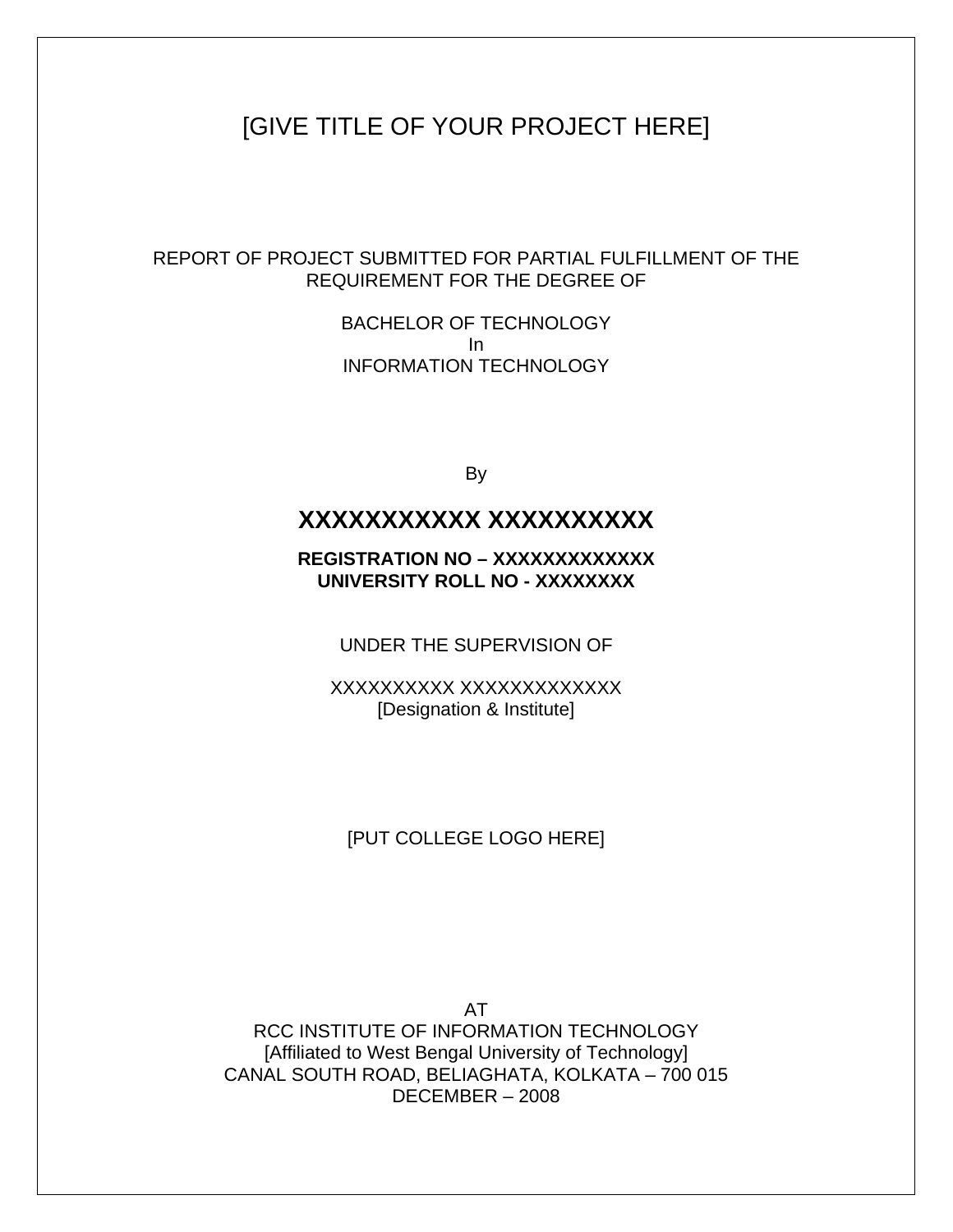## **RCC INSTITUTE OF INFORMATION TECHNOLOGY**

KOLKATA – 7OOO15, INDIA



#### **CERTIFICATE**

The report of the Project titled [Put your project title here] submitted by XXXXXXXXXXXXXXXXXXXXXXXX (Roll No.: XXXXXXXXXXXXXX of B. Tech. (IT) 7<sup>th</sup> Semester of 2008) has been prepared under our supervision for the partial fulfillment of the requirements for B Tech (IT) degree in West Bengal. University of Technology The report is hereby forwarded.

 $\overline{\phantom{a}}$  , and the contract of the contract of the contract of the contract of the contract of the contract of the contract of the contract of the contract of the contract of the contract of the contract of the contrac

OPTIONAL IN CASE

[Name of Guide] [Name of Guide] Designation Dept. of XXXXXXXX Institute Name RCCIIT, Kolkata (External Supervisor) (Internal Supervisor)

Countersigned by

…………………………………………. Name of Head Department XXXX RCC Institute of Information Technology, Kolkata – 700 015, India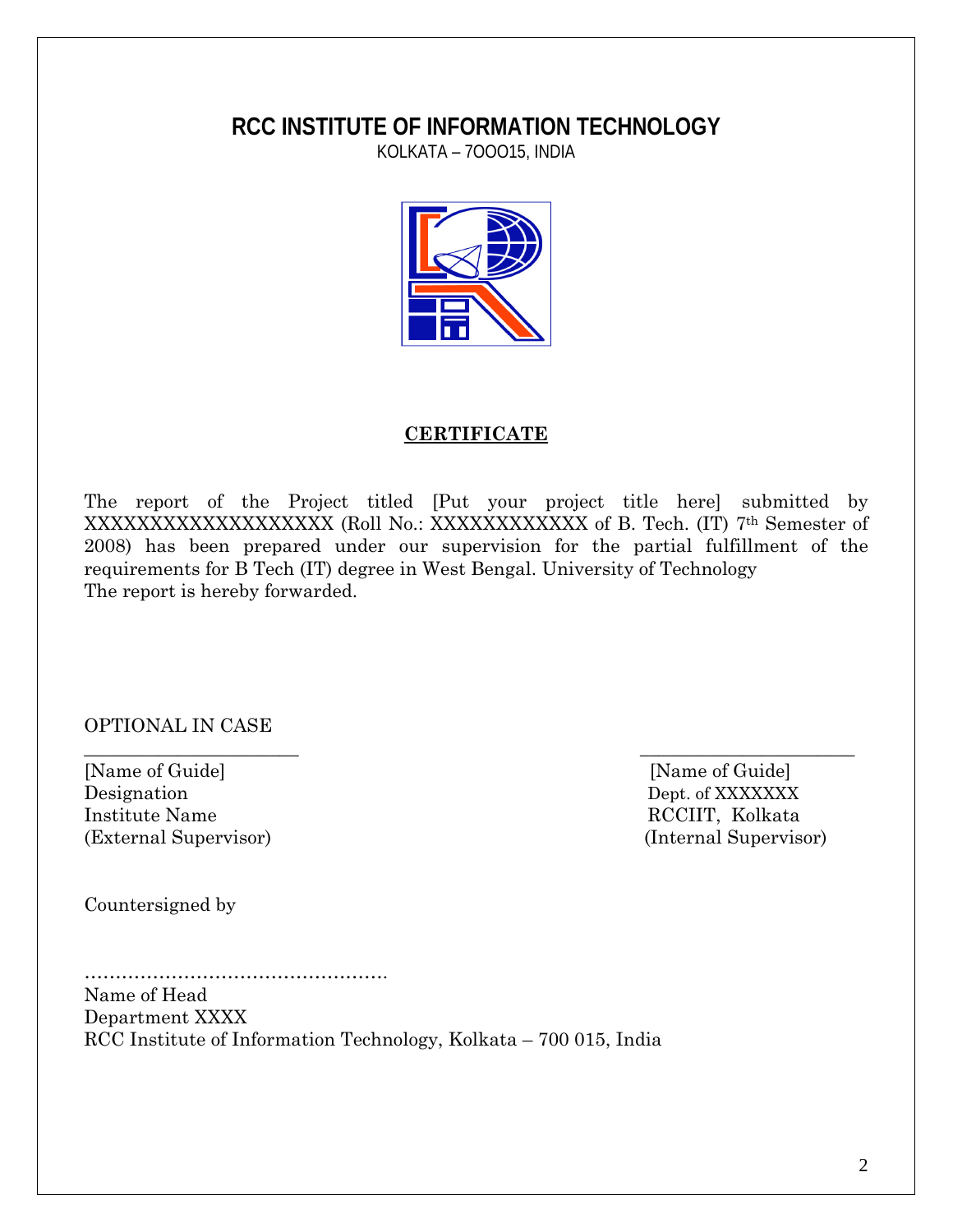#### **ACKNOWLEDGEMENT**

I express my sincere gratitude to XXXXXXXXXX of Department of XXXXXXXXXX, RCCIIT and for extending their valuable times for me to take up this problem as a Project.

I am also indebted to XXXXXX, XXXXXXXX, XXXXXXXXX for their unconditional help and inspiration.

Last but not the least I would like to express my gratitude to XXXxXXXX, XXXXXXX, XXXXXXXXXX of our department who helped me in their own way whenever needed.

Date: ………………… 2008 Reg. No.: XXXXXXXX Roll No.: XXXXXXXXX B. Tech  $(IT) - 7<sup>th</sup>$  Semester, 2008, RCCIIT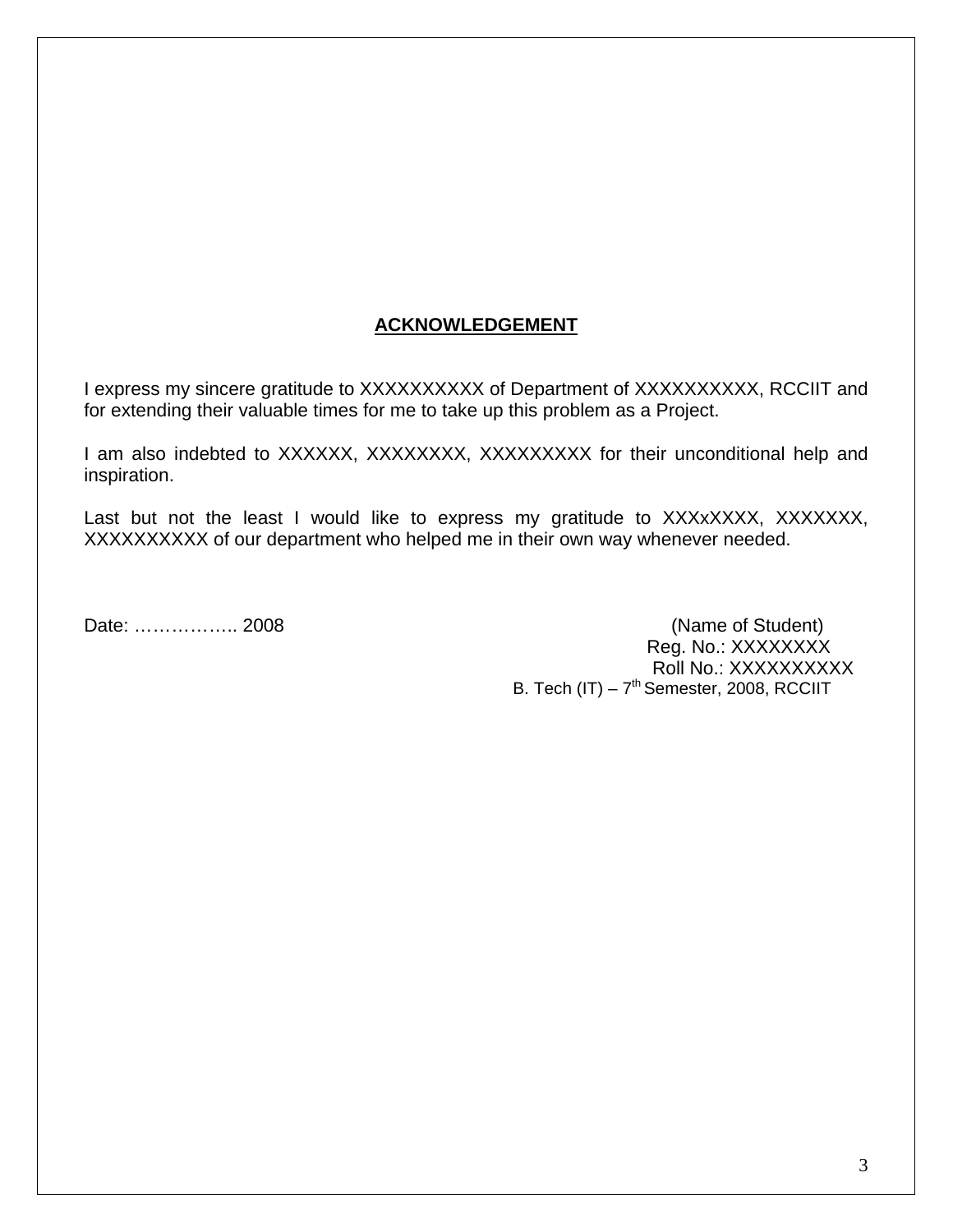## **RCC INSTITUTE OF INFORMATION TECHNOLOGY**

KOLKATA – 7OOO15, INDIA



#### **CERTIFICATE of ACCEPTANCE**

The report of the Project titled [Put your project title here] submitted by XXXXXXXXXXXXXXXXXXX (Roll No.: XXXXXXXXXXXX of B. Tech. (XXX) 7th Semester of 2008) is hereby recommended to be accepted for the partial fulfillment of the requirements for B Tech (IT) degree in West Bengal. University of Technology

| Name of the Examiner | <b>Signature with Date</b> |
|----------------------|----------------------------|
|                      |                            |
|                      |                            |
|                      |                            |
|                      |                            |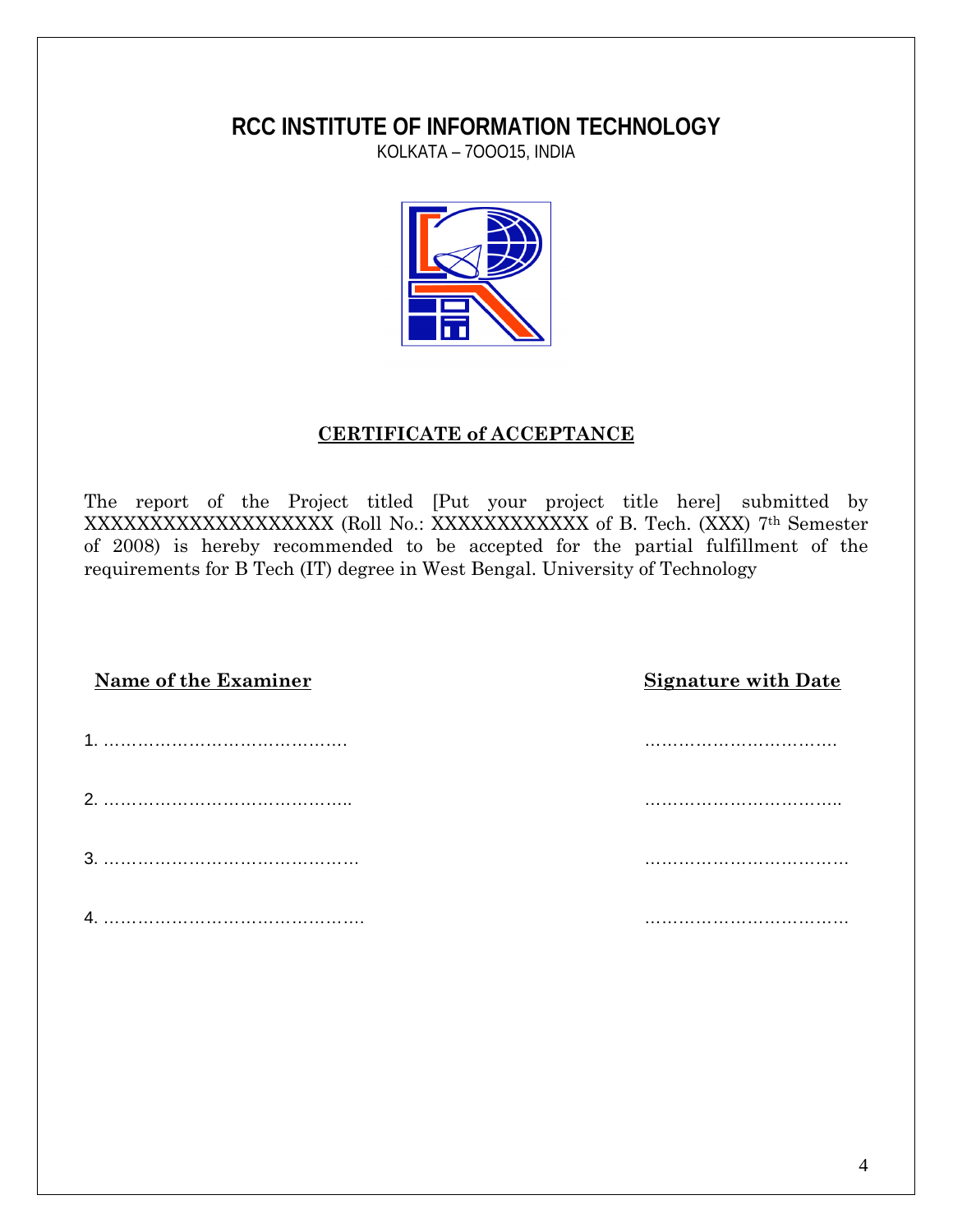# **TABLE OF CONTENTS**

| <b>Topics</b>                           | Page No. |
|-----------------------------------------|----------|
| Introduction<br>1 <sub>1</sub>          |          |
| <b>Problem Analysis</b><br>2.           |          |
| <b>Review of Literature</b><br>3.       |          |
| 4. Formulation / Algorithm              |          |
| 5. Problem Discussion                   |          |
| <b>Implementation Details</b><br>6.     |          |
| Implementation of Problem<br>7.         |          |
| Sample Output<br>8.                     |          |
| Conclusion / Future Scope of Work<br>9. |          |
|                                         |          |
| 10. Reference                           |          |
| 11. Appendix (Program Code)             |          |
|                                         |          |